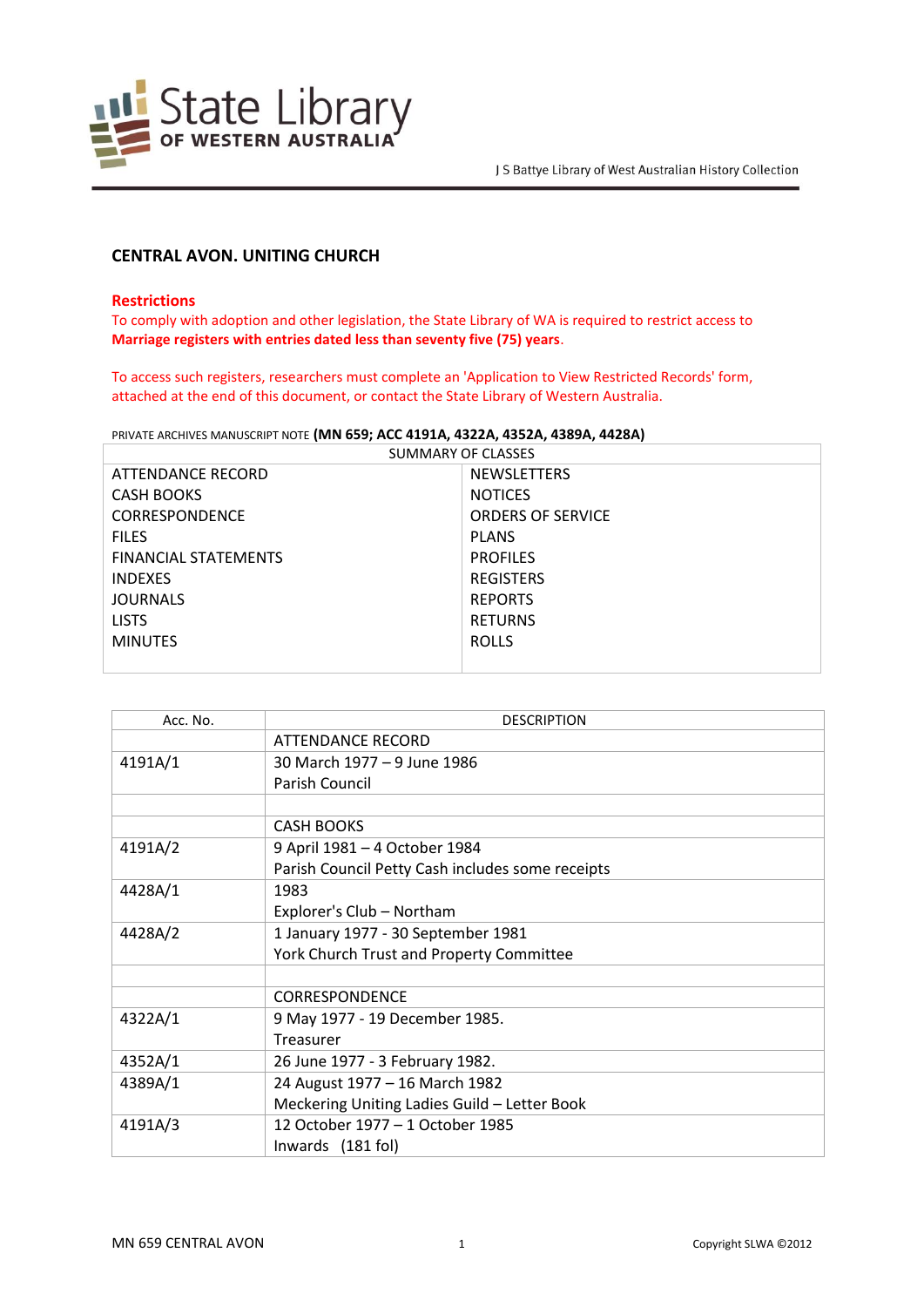

| Acc. No. | <b>DESCRIPTION</b>                                |
|----------|---------------------------------------------------|
| 4191A/4  | 29 August 1978 - 13 July 1985                     |
|          | <b>Outward Letterbook</b>                         |
| 4428A/3  | 21 November 1977 - 30 June 1981                   |
|          | Minister's correspondence                         |
| 4428A/4  | 14 July 1981 - 1 December 1982                    |
| 4428A/5  | 4 January 1983 - 13 December 1983                 |
| 4428A/6  | 4 January 1984 - 20 December 1985                 |
| 4428A/7  | 30 January 1986 - 31 December 1986                |
| 4428A/8  | 6 January 1987 - 8 November 1988                  |
| 4428A/9  | 9 August 1978 - 11 October 1982                   |
|          | Elders' Council                                   |
| 4428A/10 | 13 January 1983 - 10 April 1990                   |
|          |                                                   |
|          | <b>FILES</b>                                      |
| 4428A/11 | 1979 - 1982                                       |
|          | Explorer's Club, includes Roll                    |
| 4428A/12 | 5 January - 10 April 1989                         |
|          | Ministerial Selection Committee (by-laws,         |
|          | Ministers available, Parish Profile, etc)         |
| 4191A/5  | 8 January 1981 - Parish Profile                   |
| 4191A/6  | n.d.                                              |
|          | Parish Profile                                    |
| 4191A/7  | 11 February 1981                                  |
|          | <b>Brief Parish description</b>                   |
| 4191A/8  | n.d.                                              |
|          | Proposal to split Parish                          |
| 4191A/9  | n.d.                                              |
|          | Map of Northam Townsite showing church site       |
| 4191A/10 | <b>March 1982</b>                                 |
|          | List of Lay Preachers                             |
| 4191A/11 | 17 January 1984                                   |
|          | Office bearers and Presbytery representatives     |
| 4191A/12 | n.d.                                              |
|          | Division of Meckering and Cunderdin Congregations |
| 4191A/13 | 7 June 1986                                       |
|          | Seminar on Homosexuality                          |
|          |                                                   |
|          | <b>FINANCIAL STATEMENTS</b>                       |
| 4352A/2  | 1 Jan 1977 -30 June 1981                          |
| 4428A/14 | 1977 - 1978, 1980                                 |
|          | Northam Property Trust                            |
| 4428A/13 | May - June 1992                                   |
|          | Centenary. List of Members, Adherents,            |
|          | Invitees, correspondence, etc                     |
| 4428A/15 | List of Ministers York, Northam, Sunday School,   |
|          | Superintendents, Circuit Stewards                 |
|          |                                                   |
|          | <b>INDEXES</b>                                    |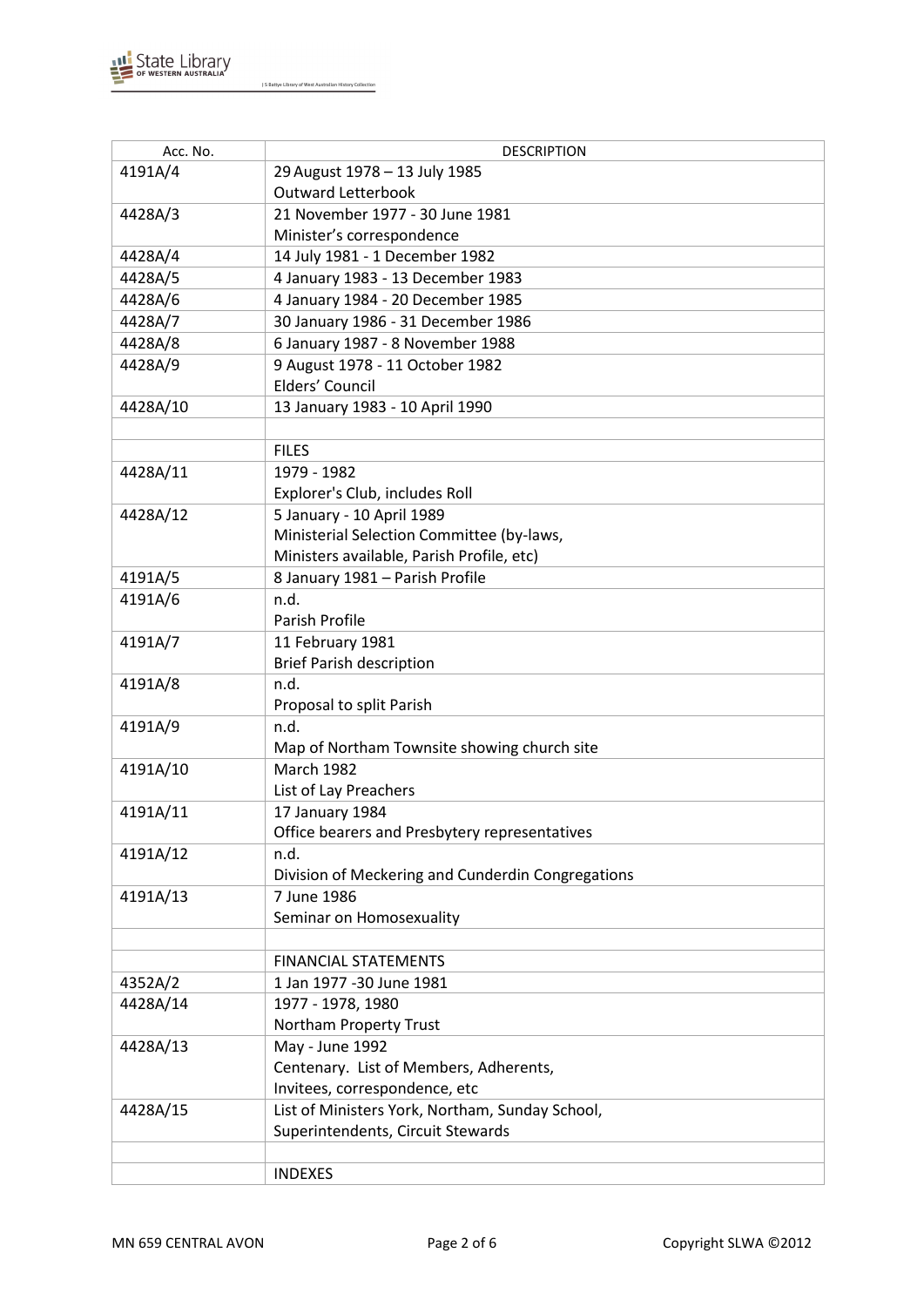

| Acc. No. | <b>DESCRIPTION</b>                                                                |
|----------|-----------------------------------------------------------------------------------|
| 4428A/16 | n.d.                                                                              |
|          | Showing Member Families in alphabetical order,                                    |
|          | with address, occupation, children and church                                     |
|          | involvement                                                                       |
|          |                                                                                   |
|          | <b>JOURNALS</b>                                                                   |
| 4352A/3  | 23 June 1977 - 30 June 1981                                                       |
|          | <b>Church Financial Record</b>                                                    |
| 4322A/2  | November 1977 - 1 December 1985                                                   |
|          | <b>Collection Records</b>                                                         |
| 4428A/17 |                                                                                   |
|          | 5 April 1981 - 26 September 1982<br><b>Collections - Northam and Baker's Hill</b> |
|          |                                                                                   |
|          |                                                                                   |
|          | <b>LISTS</b>                                                                      |
| 4428A/18 | n.d.                                                                              |
|          | Members and Friends of Northam Uniting Church                                     |
| 4428A/19 | 1983                                                                              |
|          | Delegates to Parish Council                                                       |
| 4428A/20 | n.d.                                                                              |
|          | Elders' Groups                                                                    |
|          |                                                                                   |
|          | <b>MINUTES</b>                                                                    |
| 4428A/21 | 24 April 1972 - 17 May 1988                                                       |
|          | St Paul's United Church Trust includes minutes                                    |
|          | of Inaugural Meeting                                                              |
| 4428A/22 | 5 January 1981 - 21 August 1986                                                   |
|          | <b>Elder's Meeting</b>                                                            |
| 4352A/4  | 14 April 1977 - 8 October 1981                                                    |
|          | Parish Council                                                                    |
| 4352A/5  | 16 October 1966                                                                   |
|          | <b>Cunderdin Congregational Meeting</b>                                           |
| 4352A/6  | 30 March 1980                                                                     |
|          | <b>Parish Meeting</b>                                                             |
| 4191A/14 | 28 July 1977 - 17 July [1987]                                                     |
|          | Parish Council                                                                    |
|          |                                                                                   |
|          | <b>NEWSLETTER</b>                                                                 |
| 4428A/23 | 30 January 1981                                                                   |
|          | <b>Toodyay Uniting Church</b>                                                     |
|          |                                                                                   |
|          | <b>NOTICES</b>                                                                    |
| 4428A/24 | 8 February 1987 - 15 May 1988                                                     |
|          | <b>Weekly Church Notices</b>                                                      |
|          |                                                                                   |
| 4428A/25 | 22 May 1988 - 25 December 1988                                                    |
|          | <b>Weekly Church Notices</b>                                                      |
|          |                                                                                   |
|          | ORDERS OF SERVICE                                                                 |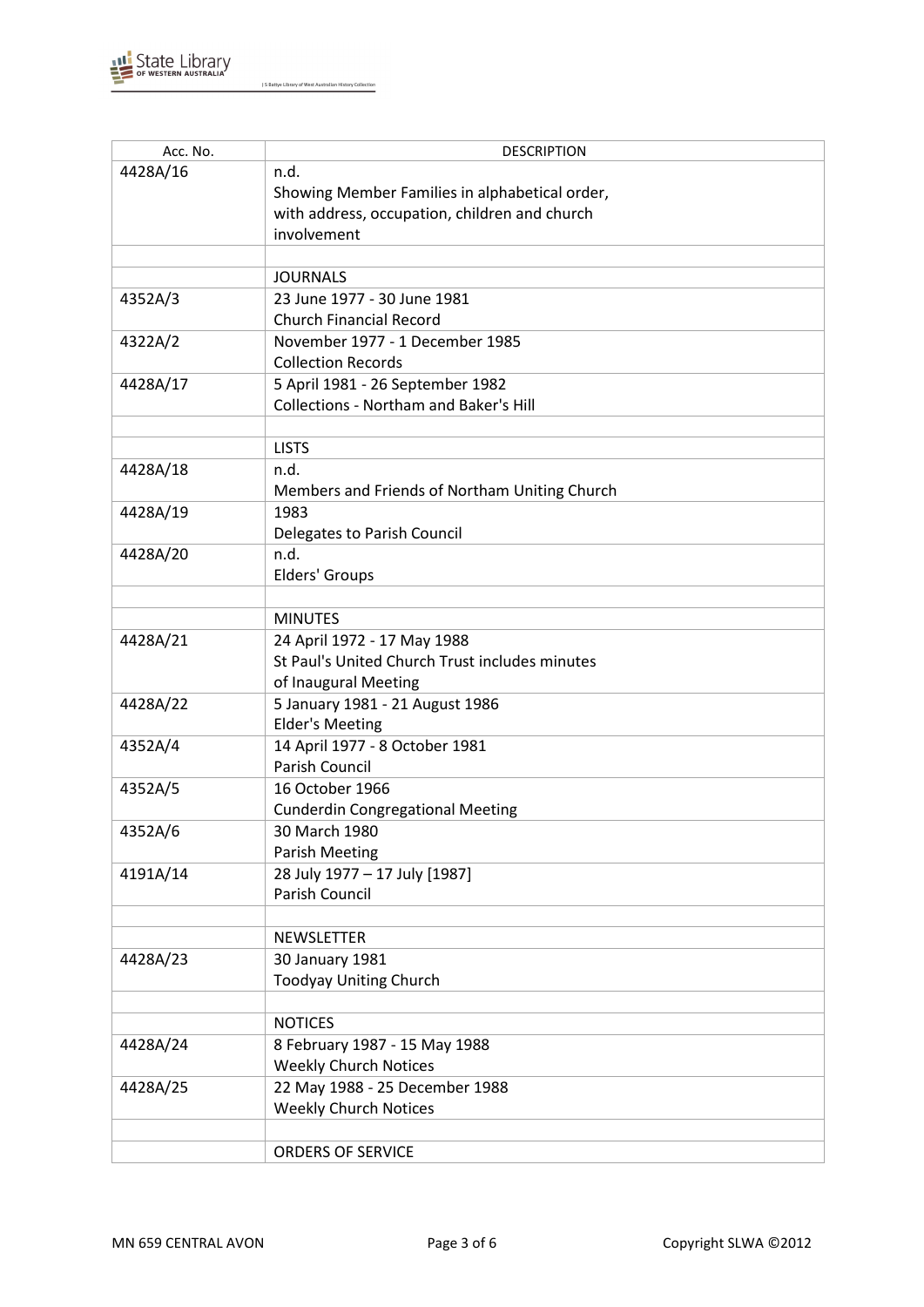

| Acc. No.                  | <b>DESCRIPTION</b>                                                         |
|---------------------------|----------------------------------------------------------------------------|
| 4428A/26                  | n.d.                                                                       |
|                           | <b>Holy Communion</b>                                                      |
| 4428A/27                  | 7 June 1992                                                                |
|                           | Parish Rally and celebration                                               |
| 4428A/28                  | n.d.                                                                       |
|                           | Recognition by the Congregation of the KUCA Charter (Kids of the Uniting   |
|                           | Church of Australia)                                                       |
|                           |                                                                            |
|                           | <b>PLANS</b>                                                               |
| 4428A/29                  | <b>Preaching Plans</b>                                                     |
|                           | April - June [1987]; October - December [1987];                            |
|                           | January - March 1988; April - June 1988; July -                            |
|                           | September 1988                                                             |
|                           |                                                                            |
|                           | <b>PROFILES</b>                                                            |
| 4352A/7                   | 8 January 1981                                                             |
|                           | Parish Profile                                                             |
|                           |                                                                            |
|                           | <b>REGISTERS</b>                                                           |
| 4389A/2                   | 28 March 1964 - 5 November 1988                                            |
| <b>Marriage Registers</b> | Marriages at Cunderdin, Meckering, Palmyra, Scarborough, South Perth,      |
| <b>RESTRICTED</b>         | Wesley College Chapel, Northam, Graylands Teachers College, Koorda, Bakers |
|                           | Hill                                                                       |
| 4389A/3                   | 27 September 1969 - 18 March 1989                                          |
| <b>Marriage Registers</b> | Marriages at Quairading                                                    |
| <b>RESTRICTED</b>         |                                                                            |
| 4428A/42                  | 8 January 1989 - 7 May 1990                                                |
|                           | Congregation Meeting. Attendance Book                                      |
|                           |                                                                            |
|                           | <b>REPORTS</b>                                                             |
| 4191A/15                  | 12 January 1983 - 12 January 1984                                          |
|                           | <b>Congregational Reports to Parish Council</b>                            |
| 4428A/30                  | 25 October 1979                                                            |
|                           | Property Committee - extract from minutes                                  |
| 4428A/31                  | 18 November 1979                                                           |
|                           | <b>Property Committee Report</b>                                           |
| 4428A/32                  | 14 September 1980                                                          |
|                           | <b>Council of Elders</b>                                                   |
| 4428A/33                  | 29 March 1981                                                              |
|                           | Annual Reports to Congregational Meeting                                   |
|                           | includes reports from Northam, Toodyay, York,                              |
|                           | Meckering, Cunderdin and Quairading, Mr Phil                               |
|                           | Hulbert - speaker, "Ethics and the Christian"                              |
| 4428A/34                  | 29 March 1981                                                              |
|                           | Northam Congregation                                                       |
| 4428A/35                  | 10 November 1985                                                           |
|                           | Elders' Report                                                             |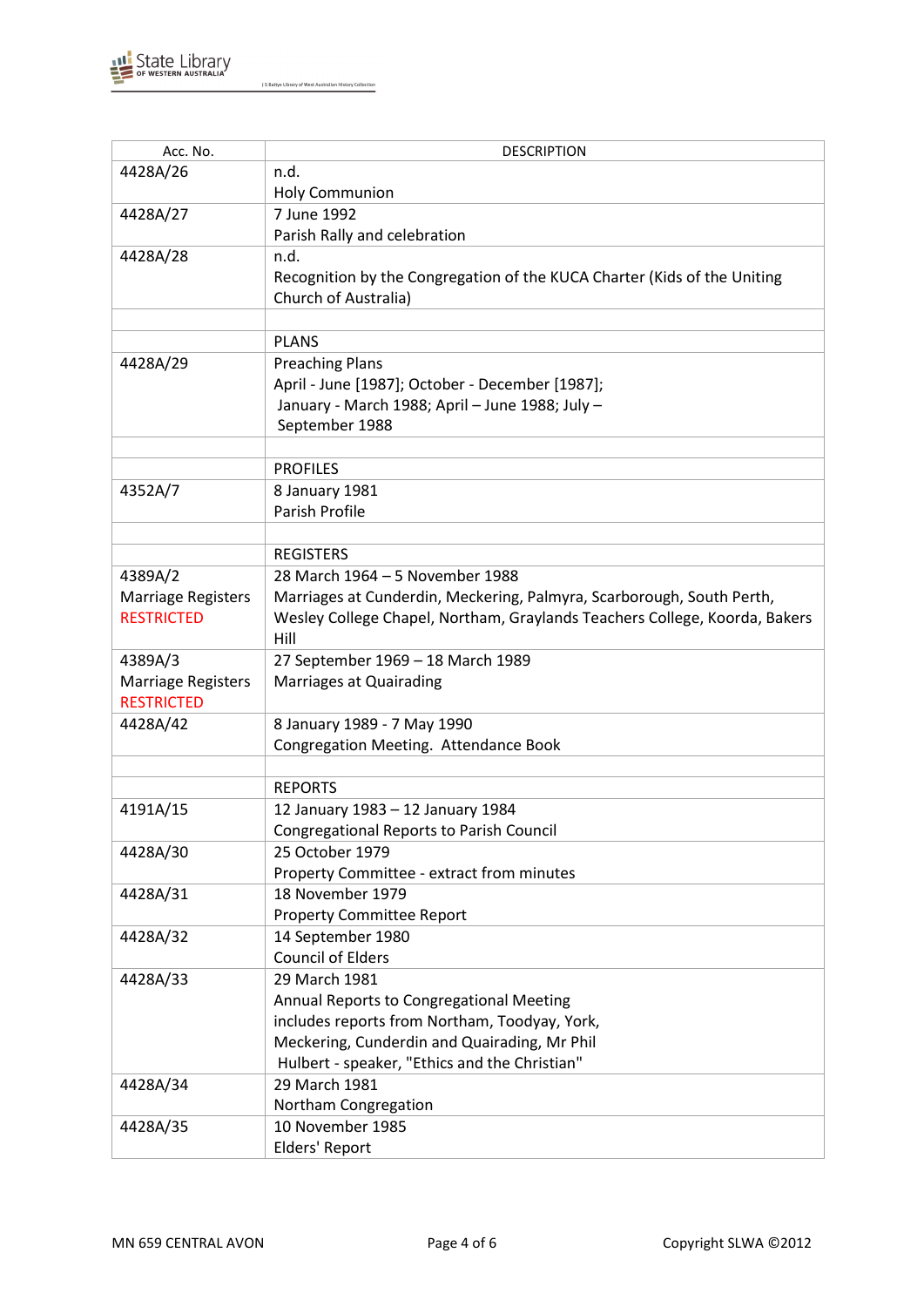

| Acc. No. | <b>DESCRIPTION</b>                                                      |
|----------|-------------------------------------------------------------------------|
| 4428A/36 | n.d.                                                                    |
|          | Special Report, Rev. G. [Beveruyk] and Council                          |
|          | of Elders from Mrs Laura [Fox]                                          |
| 4428A/37 | 29 November 1987                                                        |
|          | <b>Council of Elders</b>                                                |
| 4428A/38 | 11 November 1990                                                        |
| 4428A/39 | 11 November 1990                                                        |
|          | Minister's Report                                                       |
| 4428A/40 | 29 March 1992                                                           |
|          | Report from Mr Kim Knight - Retiring Chairman                           |
|          | of Parish Council                                                       |
| 4428A/41 | 29 March 1992                                                           |
|          | Minister's report to Parish Annual Meeting                              |
|          |                                                                         |
|          | <b>RETURNS</b>                                                          |
| 4428A/43 | 1970 - 1976                                                             |
|          | <b>Financial Returns</b>                                                |
| 4191A/16 | 1981-1983                                                               |
|          | <b>Christian Education</b>                                              |
| 4191A/17 | 1981-1985                                                               |
|          | Statistical                                                             |
|          |                                                                         |
|          | <b>ROLLS</b>                                                            |
| 4389A/4  | n.d.                                                                    |
|          | Baptised Members Roll for Cunderdin. Photocopy                          |
| 4389A/5  | n.d.                                                                    |
|          | Baptised Members Roll for Meckering. Photocopy                          |
| 4389A/6  | n.d.                                                                    |
|          | Baptised Member Roll and Adherents Roll for Quairading, South Caroling, |
|          | Wamunushing. Photocopy                                                  |
| 4389A/7  | n.d.                                                                    |
|          | Confirmed members and members in Association - Cunderdin Congregation.  |
|          | Photocopy                                                               |
| 4389A/8  | n.d.                                                                    |
|          | Confirmed members and Members in Association - Meckering Congregation.  |
|          | Photocopy                                                               |
| 4389A/9  | n.d.                                                                    |
|          | Confirmed members and members in association - Quairading, South        |
|          | Caroling, Wamunushing. Photocopy                                        |
| 4428A/44 | June 1980                                                               |
|          | <b>Confirmed Members Roll</b>                                           |

Holdings = 60 cm

#### *Copyright Restrictions*

*The Commonwealth Copyright Act 1968 regulates copying of unpublished material. It is the user's legal obligation to determine and satisfy copyright.*